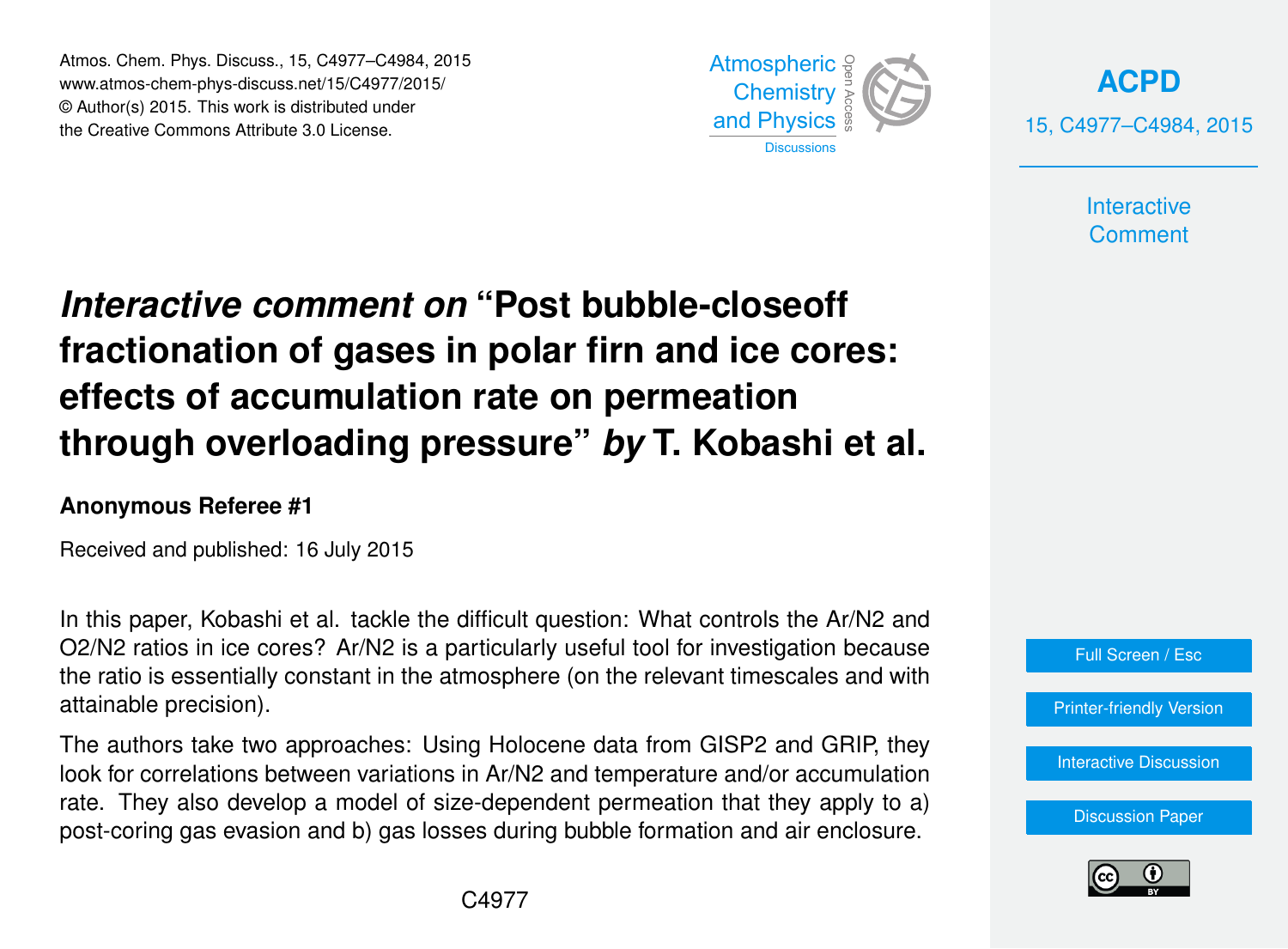Overall, I find this work is interesting, important, thoughtfully conceived and carefully executed. I have few suggestions or comments on the scientific content of the manuscript and none are major. However, primarily because the authors are not writing in their native languages, there is a definite need for correction and clarification in the writing. I have been extremely detailed in my comments below because these apparently minor grammatical errors and ambiguities made it much harder for me to absorb the substance of the work upon first reading.

First, my more substantive questions/comments:

==================================================

Overall: When considering post-coring artifacts, you should acknowledge the possibility that, not only does there appear to be gas leaking out of recently closed pores, but there is also the possibility of open bubbles closing off and trapping ambient air. Compelling evidence of this was seen by Aydin et al (Atmos. Chem. Phys., 10, 5135–5144, 2010). Have you considered this in your analysis?

P15714 Lines 25-26: When you say "between the bubbles and the atmosphere", you're limiting yourself to either post-coring losses or permeation between very recently closed bubbles and the open porosity. However, you suggest the same process is responsible for smoothing records deep in ice cores. Please clarify.

P15716 Line 13 (and later in the manuscript): This phrase "a firn densification-heat diffusion model" doesn't really describe these models correctly. They are primarily models of gas transport, influenced by firn densification and thermal gradients (due to heat diffusing through the system). Line 20: How did you arrive at the number 21? You should explain where it comes from.

P15718 First paragraph: It seems to me that you're claiming that Ar/N2 rises in the brittle ice zone because N2 is reluctant to go into clathrates so it escapes and Ar is left behind. Fair enough. But to where does the N2 escape? Presumably this is an

### **[ACPD](http://www.atmos-chem-phys-discuss.net)**

15, C4977–C4984, 2015

**Interactive Comment** 



[Printer-friendly Version](http://www.atmos-chem-phys-discuss.net/15/C4977/2015/acpd-15-C4977-2015-print.pdf)

[Interactive Discussion](http://www.atmos-chem-phys-discuss.net/15/15711/2015/acpd-15-15711-2015-discussion.html)

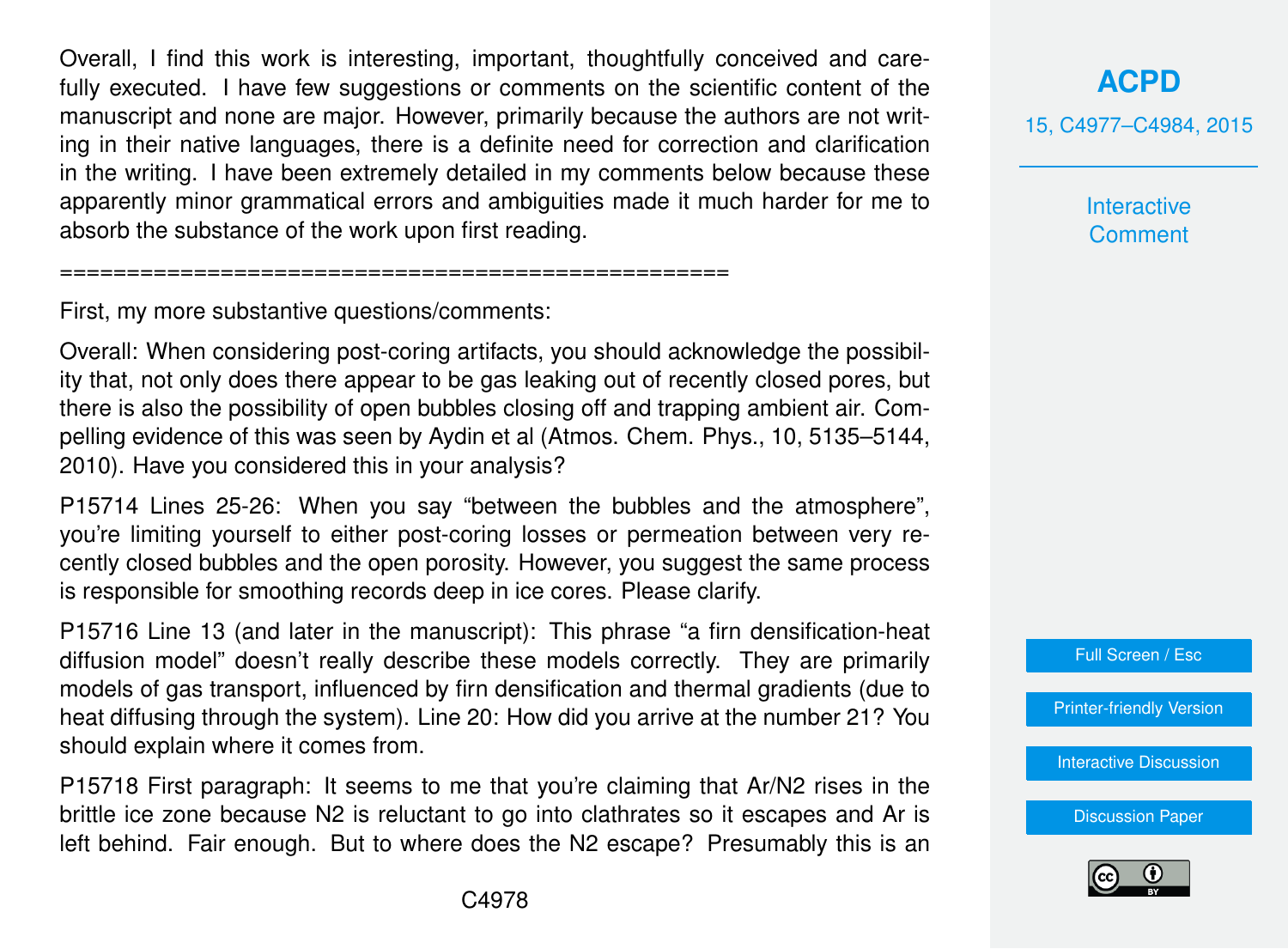example of post-coring loss so the N2 just enters the atmosphere at large. Also, if this picture is correct, shouldn't the problem persist at all depths below the onset of clathrates? Or is it only the fractures that allow the N2 to escape? Please clarify!

P15724 Line 10: Is the diffusion coefficient for Argon from experiment? If so, cite the source. If not, change the sentence so it clearly states that the Argon value comes from the dynamics simulation too.

P15727 Line 1 The value of 0.375MPa seems arbitrary. How did you choose this value? Line 6 You say earlier that Vostok only has 0.3% of the air in microbubbles, yet you are exploring the range 1% -3%. Why? You should explain this choice.

Figure 9 is essentially incomprehensible. It is too small to read without 300% enlargement, but more importantly, the content is inadequately explained. For example, despite the statement on line 19, it's not at all clear that Fig. 9a is showing us that 99% of the air is trapped as normal bubbles near the lock-in zone. Is this statement based on output from the model (somehow derived from the multitude of curves shown in Fig 9a)? Or does Fig. 9a show (somehow) that the model successfully reproduces a set of independent observations? The other panels are similarly cryptic: Which are the 3 bottom layers in 9b and 9c and why don't they show the same shape as the three bottom layers in 9a? Why does dAr/N2 in 9e look so different from every layer in 9d? I'm sure this is a useful and potentially informative figure, but in its present form, it's merely confusing.

P15728 Lines 9-11: I can't really assess the statement beginning "The difference. . ." because I can't fully understand Fig. 9. However, the idea microbubbles would not be subject to the same compression and volume change that normal bubbles experience certainly begs for a sentence or two of explanation. Perhaps you mentioned this earlier in the paper and I missed it.

P15729 This paragraph lays out an important result from this work. According to the model presented here, the behavior of Ar/N2 in microbubbles under cold conditions is 15, C4977–C4984, 2015

**Interactive Comment** 



[Printer-friendly Version](http://www.atmos-chem-phys-discuss.net/15/C4977/2015/acpd-15-C4977-2015-print.pdf)

[Interactive Discussion](http://www.atmos-chem-phys-discuss.net/15/15711/2015/acpd-15-15711-2015-discussion.html)

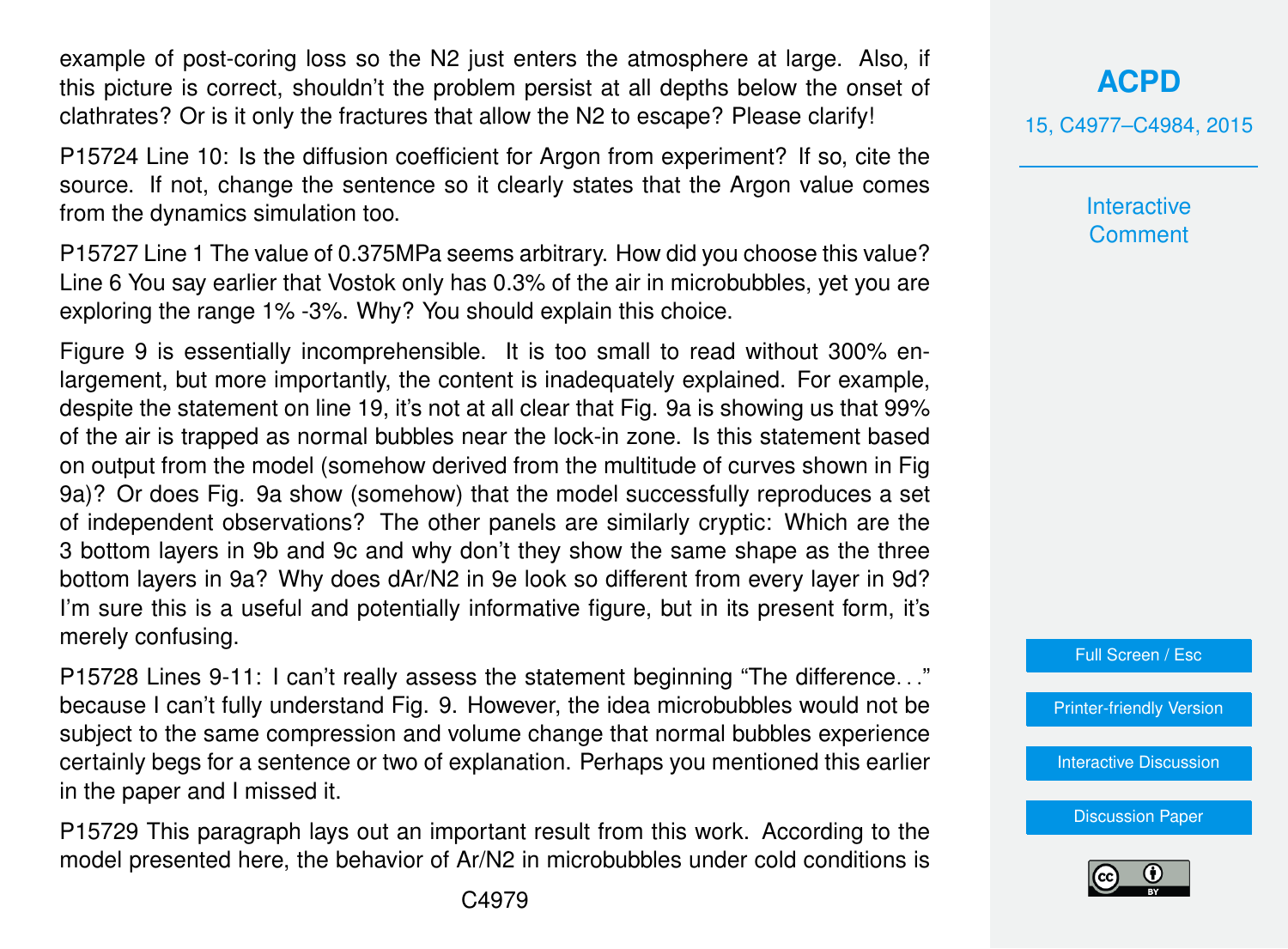the same as was anticipated by Severinghaus and Battle (2006). That is to say, longer bubble residence time in the firn leads to greater permeation and fractionation. On the other hand, the normal bubbles don't show much of any effect. Furthermore, higher accumulation rate leads to the more fractionation in the microbubbles (presumably again due to the longer residence time), but to less fractionation in the normal bubbles. Why is this? The fact that the model reproduces the results of the multiple linear regression doesn't do much good unless we can learn from the model which processes are causing this counterintuitive behavior. Figure 8c: Do you really mean to plot air content change? I would think you're actually plotting the percentage of original air remaining, but I'm not certain. As it stands I can't make sense of a 99% air content change that then falls with depth.

Second, a long list of grammatical corrections/clarifications.

==================================================

P15713 Line 8: change to "we find" Line 10-11 should read ". . .the precise records spanning the last 4000 years show temperature and accumulation rate have nearly equal effects. . ." Line 14: put the quotes around "microbubbles" only (not the parenthetical statement). Lines 16-17 should read ". . .the accumulation rate due to changes in overloading pressure, as seen in the observations. Colder (warmer) temperatures in the firn induce more (less) depletion in. . ." Lines 25 and following: The studies cited are not really firn studies. Instead, they are about much longer ice-core histories. My guess is that you really are trying to say is ". . .trapped in the firn layer (unconsolidated snow; ∼70m at the Greenland Summit) and preserved in the underlying ice sheets provide precious. . ."

P15714 Line 10 should read "we investigate a third process" Line 16 should read "the process continues during/after coring" Line 20 remove the word "rapid" Lines 21-22 should read "Depletion of the total air content by. . ." Line 25 should read "and is induced"

**[ACPD](http://www.atmos-chem-phys-discuss.net)**

15, C4977–C4984, 2015

**Interactive Comment** 

Full Screen / Esc

[Printer-friendly Version](http://www.atmos-chem-phys-discuss.net/15/C4977/2015/acpd-15-C4977-2015-print.pdf)

[Interactive Discussion](http://www.atmos-chem-phys-discuss.net/15/15711/2015/acpd-15-15711-2015-discussion.html)

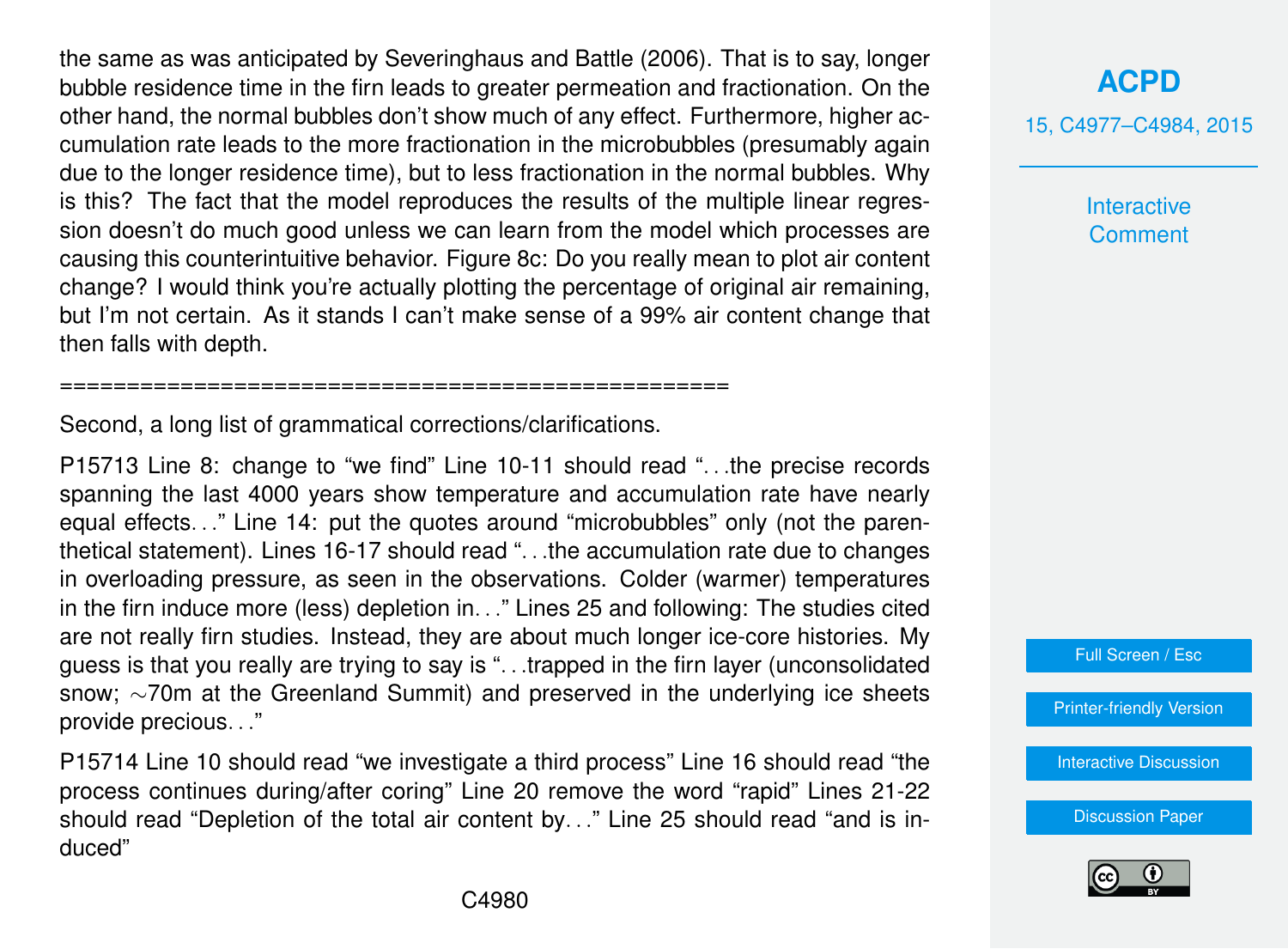P15715 Line 5: Should read "Variations in dO2/N2 on orbital timescales closely follow. . ." Lines 5-16: This section is a bit confusing in its order. In the previous paragraph (on p15714), you should explicitly state the situations in which this single process operates: As bubbles close at the firn-ice transition, deep within the ice sheet, after coring. Then address these in the same order on p15715.

Lines 17-19 should read ". . .using records from GISP2 for the entire Holocene and NGRIP for the past 2100 years, we investigate the multi-decadal to centennial variability of Ar/N2, as well as gas loss processes during storage." Line 22: should read "over the relevant period" Line 25: remove the comma after "data" Line 29: should read "drawing conclusions"

P15716 Line 2: should read "measured in the" Line 10: should read "obtain high analytic precision (Kobashi. . ." Line 14: "uncertainties" in what are ∼10%? Gas ages? Or the gas-age/ice-age difference? Please clarify. Line 15 -20 should read "To investigate the Ar/N2 fractionation, we used. . . . . .Gkinis et al., 2014). The annual resolution. . . . . .with 21-year running means. . ." Line 22-23: Should read "We also used new dAr/N2 data for the past 2100 years from the NGRIP ice core, providing a good . . ."

P15717 Line 10 should read "The coefficient 11 arises because the. . ." Lines 13-14 should read "...temperature sentivities of d15N and dAr/N2 are slightly..." Line 16 Remove the whole sentence beginning "Therefore, these corrections. . ." Line 17-18 should read "attributed only to gas loss. Line 18-20: The sentence beginning "It is also noted. . ." is very unclear to me. You appear to say above that GISP2 only had data with mass 29. Last paragraph: Where does the number "21" come from? It appears to be a completely arbitrary choice, but I imagine it's not.

P15718 Line 8 should read "...preferential leakage of nitrogen, and thus argon..." Line 19 should read ". . .variations. We found a significant. . ." Lines 20-21 should read ". . .accumulation rate for the past 6000 years, a time interval in which the abnormal dAr/N2 "

#### **[ACPD](http://www.atmos-chem-phys-discuss.net)**

15, C4977–C4984, 2015

**Interactive Comment** 

Full Screen / Esc

[Printer-friendly Version](http://www.atmos-chem-phys-discuss.net/15/C4977/2015/acpd-15-C4977-2015-print.pdf)

[Interactive Discussion](http://www.atmos-chem-phys-discuss.net/15/15711/2015/acpd-15-15711-2015-discussion.html)

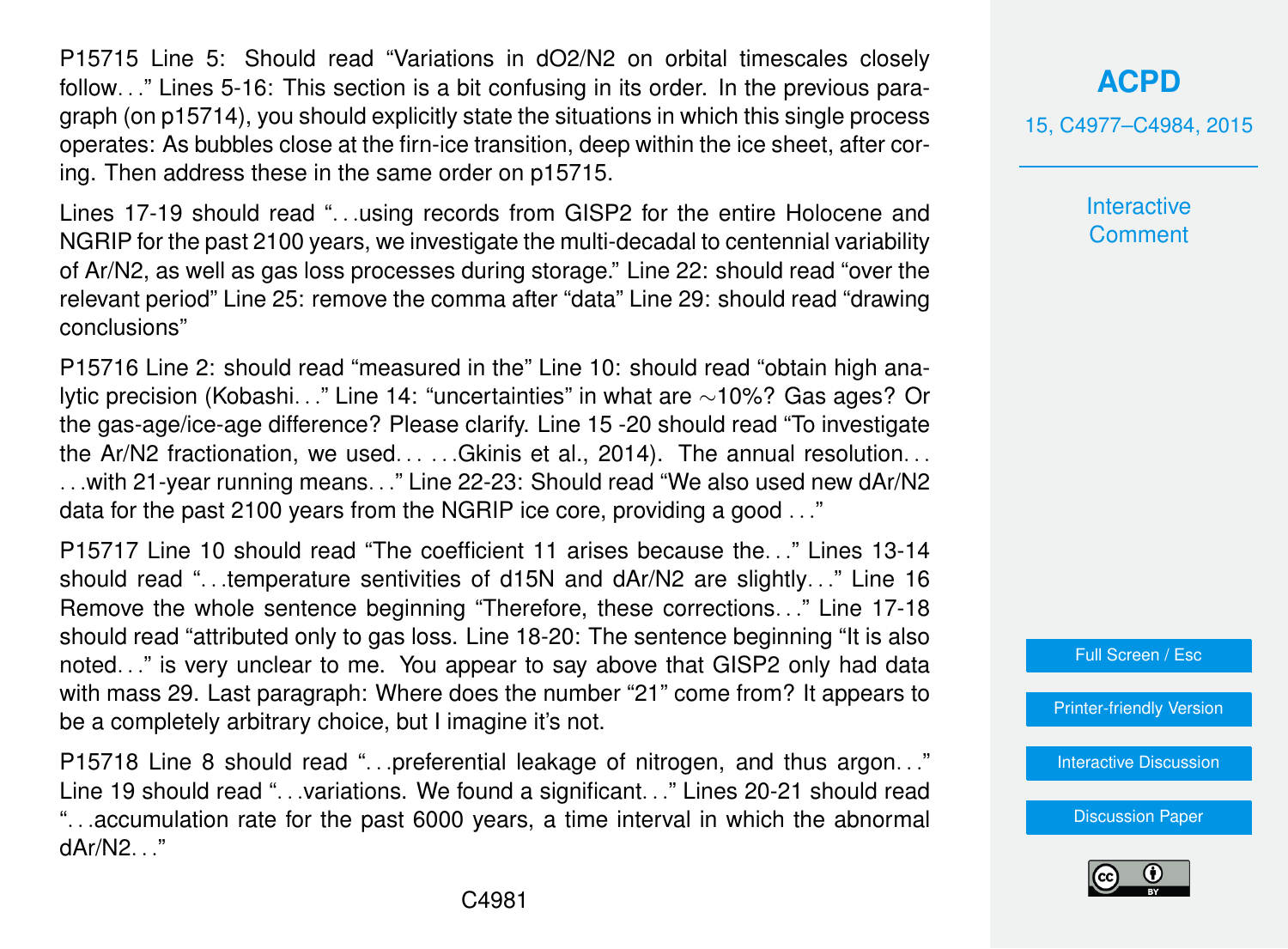P15719 Line 2 should read ". . .variations because precise. . ." Line 9: Shouldn't the last r value (0.26) actually be negative? Line 10 should read "with a 38-year lag" Line 11: should read "We note that the surface. . ." Line 12 should read "rate have a negative. . ."

P15720 Line 1: It would be very nice to see a figure of the centennial variations in model and data. Also, how are centennial variations determined? Is it a 100-year running mean or a spline or some other technique? Lines 8-9 should read "do not have Ar-isotope based temperature information before 4000 year BP. " Line 10 should read ". . contains substantial noise" Line 21 Remove the comma after "rate" Line 22 should read "with the d18O ice-based temperature proxy and... Lines 24-25 should read ". . .discussed earlier. Except for the time interval around ∼7000 BP, the model and observed dAr/N2 exhibit rather constant. . ."

P15721 Line 13 should read ". . .better precision on dAr/N2 than the one used for GISP2" Line 19 should read ". . .detrending) and were uncorrelated in the shallower part." Line 22 should read "dAr/N2 data from the depth range 64.6-80m exhibit some. . ."

P15722 Line 1 should read ". . .of contamination, and" Line 3 should read "uncertainties using ice samples" and ". . .we interpret the" Line 4: In what sense do things "decrease"? With greater depth? As you approach the surface? As written, it's not clear. Line 5 should read "Fig 6). Based on isotope mass balance. . ." Line 7 should read "a clue to the processes" Lines 9-10 should read "and application to post-coring fractionation." Line 11 should read "after coring" Line 13 should read "depletions of" Line 18 (and subsequent occurrences) should have "species m" instead of "m molecule". Line 25 ibid.

P15723 Line 2 should read "are mole fractions of species m" Line 8 should read "during storage" Line 9 should read "14 years after coring, but with different temperature histories. GISP2. . ." Line 10 should read "After shipment," Line 13 should read "2015). The ice samples were then cut. . ." Line 24 Remove the comma before "and". Also,

## **[ACPD](http://www.atmos-chem-phys-discuss.net)**

15, C4977–C4984, 2015

**Interactive Comment** 



[Printer-friendly Version](http://www.atmos-chem-phys-discuss.net/15/C4977/2015/acpd-15-C4977-2015-print.pdf)

[Interactive Discussion](http://www.atmos-chem-phys-discuss.net/15/15711/2015/acpd-15-15711-2015-discussion.html)

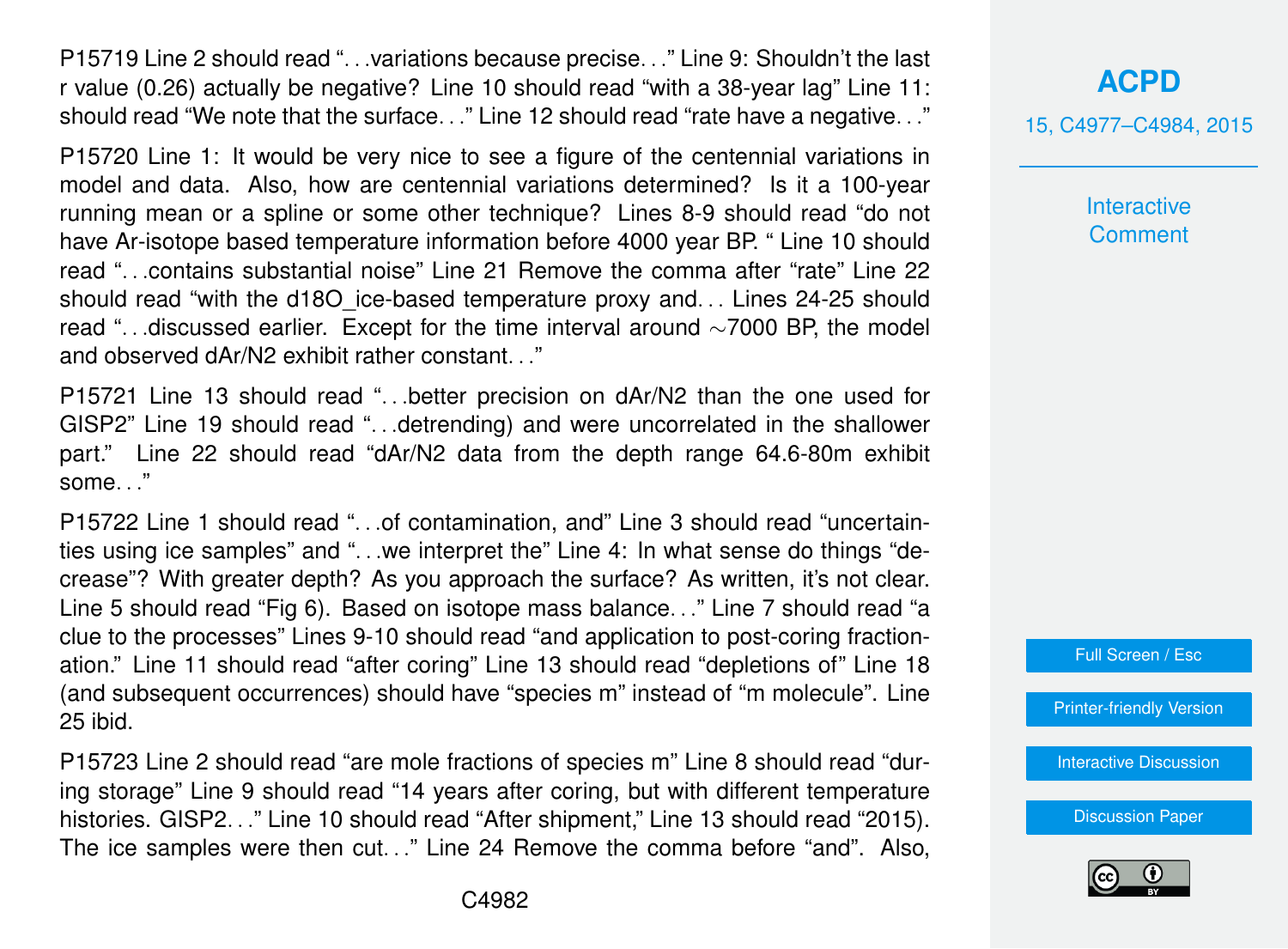latter part should read "...to 1MPa; a normal bubble..."

P15724 Line 4 should read "storage often have" Line 6 should read "surface areas imply the" Line 27 should read "respectively. We note that"

P15725 Line 1 should read "that our estimated" Line 2 should read "several times larger than" Line 3 should read "introduced noise into" Line 9 should read "introduce more noise if the gas loss is greater" Lines 11-12 should read "2000): normal bubbles and so-called microbubbles" Line 16 should read "depth. Most of the air in cores is captured as normal bubbles"

P15726 Line 6 should read "to the total air content" Line 8 should read "can approach ice load pressure at the bubble closeoff" Line 20 remove the word "concerned" Lines 21-22 should read "With l increasing in one-year steps, the microbubbles" Line 23 remove the words "a concerned" Line 25 should read "starts increasing"

P15727 Line 16 should read "which corresponds to 5%" Line 27 should read "how much bubble volume is generated"

P15728 Line 4 should read "newly trapped air" Line 20 should read "we assume the gas" Line 23 should read "O2/N2) within the bubbles decreases with" Lines 24-25 should read "However, the amount of air contained in these bubbles is so small that the influence on the total"

P15729 Fig. 10: Change the color scheme so that cold temperatures are blue and warmer temperatures are red. In the paragraph beginning "The permeation..." please removal all of the parenthetical terms in the more/less, higher/lower, warmer/colder pairings. They're just distracting, and the converse of each term is clear.

P15730 Line 12 should read "may indicate even larger" Line 25 should read "GISP2. We found that" Line 28 should read "with an 11-year lag"

P15731 Line 3 remove the word "time" Line 18 should read "2002). Our work demonstrates that the"

**[ACPD](http://www.atmos-chem-phys-discuss.net)** 15, C4977–C4984, 2015

> **Interactive Comment**

Full Screen / Esc

[Printer-friendly Version](http://www.atmos-chem-phys-discuss.net/15/C4977/2015/acpd-15-C4977-2015-print.pdf)

[Interactive Discussion](http://www.atmos-chem-phys-discuss.net/15/15711/2015/acpd-15-15711-2015-discussion.html)